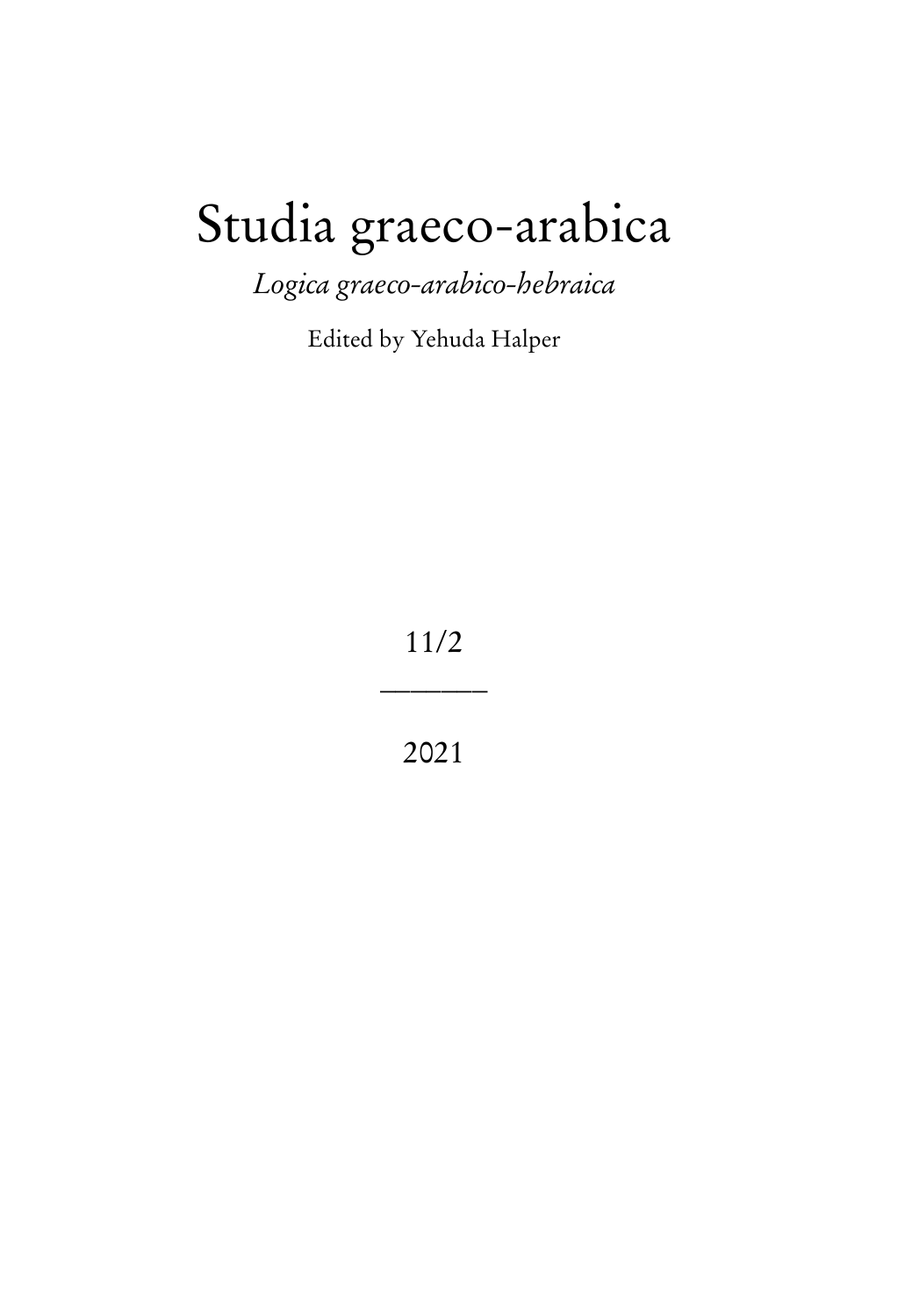#### *Editorial Board*

Mohammad Ali Amir Moezzi, École Pratique des Hautes Études, Paris Carmela Baffioni, Istituto Universitario Orientale, Napoli Sebastian Brock, Oriental Institute, Oxford Charles Burnett, The Warburg Institute, London Hans Daiber, Johann Wolfgang Goethe-Universität Frankfurt a. M. Cristina D'Ancona, Università di Pisa Thérèse-Anne Druart, The Catholic University of America, Washington Gerhard Endress, Ruhr-Universität Bochum Richard Goulet, Centre National de la Recherche Scientifique, Paris Steven Harvey, Bar-Ilan University, Jerusalem Henri Hugonnard-Roche, École Pratique des Hautes Études, Paris Remke Kruk, Universiteit Leiden Concetta Luna, Scuola Normale Superiore, Pisa Alain-Philippe Segonds (†) Richard C. Taylor, Marquette University, Milwaukee (WI) *Staff*

Elisa Coda (Executive Editor), Cristina D'Ancona, Maria Fasciano, Issam Marjani, Cecilia Martini Bonadeo

#### *Submissions*

Submissions are invited in every area of the studies on the trasmission of philosophical and scientific texts from Classical Antiquity to the Middle Ages, Renaissance, and early modern times. Papers in English, French, German, Italian, and Spanish are published. Prospective authors are invited to check the *Guidelines* on the website of the journal, and to address their proposals to the Editor in Chief.

#### *Peer Review Criteria*

*Studia graeco-arabica* follows a double-blind peer review process. Authors should avoid putting their names in headers or footers or refer to themselves in the body or notes of the article; the title and abstract alone should appear on the first page of the submitted article. All submitted articles are read by the editorial staff. Manuscripts judged to be of potential interest to our readership are sent for formal review to at least one reviewer. *Studia graeco-arabica* does not release referees' identities to authors or to other reviewers. The journal is committed to rapid editorial decisions.

#### *Subscription orders*

Information on subscription rates for the print edition of Volume 11/1 and 11/2 (2021), claims and customer service: press@unipi.it.

Web site: http://learningroads.cfs.unipi.it/sga Service Provider: Università di Pisa, ICT - Servizi di Rete Ateneo

ISSN 2281-2687 / ISSN 2239-012X (Online) ISBN 978-88-3339-614-9 / ISBN 978-88-3339-615-6 (Online)

Registration at the law court of Pisa, 18/12, November 23, 2012. Editor in Chief: Cristina D'Ancona (cristina.dancona@unipi.it) Mailing address: Dipartimento di Civiltà e Forme del Sapere, via Pasquale Paoli 15, 56126 Pisa, Italia.

Italian Scientific Journals Ranking: A (ANVUR, Classe A) Indexing and Abstracting; ERIH PLUS (SCH ESF); Index Islamicus (Brill Bibliographies); Scopus (Elsevier)

© Copyright 2021 by Pisa University Press Polo editoriale - Centro per l'innovazione e la diffusione della cultura

Università di Pisa Piazza Torricelli 4 - 56126 Pisa P. IVA 00286820501 · Codice Fiscale 80003670504 Tel.+39 050 2212056 · Fax +39 050 2212945 E-mail press@unipi.it · PEC cidic@pec.unipi.it www.pisauniversitypress.it

Studia graeco-arabica. Vol. 1 (2011)- . - Pisa : Pacini editore, 2011- . – Annuale. Dal 2021: Pisa : Pisa university press.

180.05 (23.)

1. Filosofia araba - Periodici 2. Filosofia greca - Periodici

CIP a cura del Sistema bibliotecario dell'Università di Pisa

All rights reserved. No part of this publication may be reproduced, translated, transmitted in any form or by any means, electronic, mechanical, photocopying, recording or otherwise, without prior written permission from the Publisher. The Publisher remains at the disposal of the rightholders, and is ready to make up for unintentional omissions. *Studia graeco-arabica* cannot be held responsible for the scientific opinions of the authors publishing in it.

*Cover*

Mašhad, Kitābḫāna-i Āsitān-i Quds-i Raḍawī 300, f. 1v; Paris, Bibliothèque nationale de France, *grec* 1853, f. 186v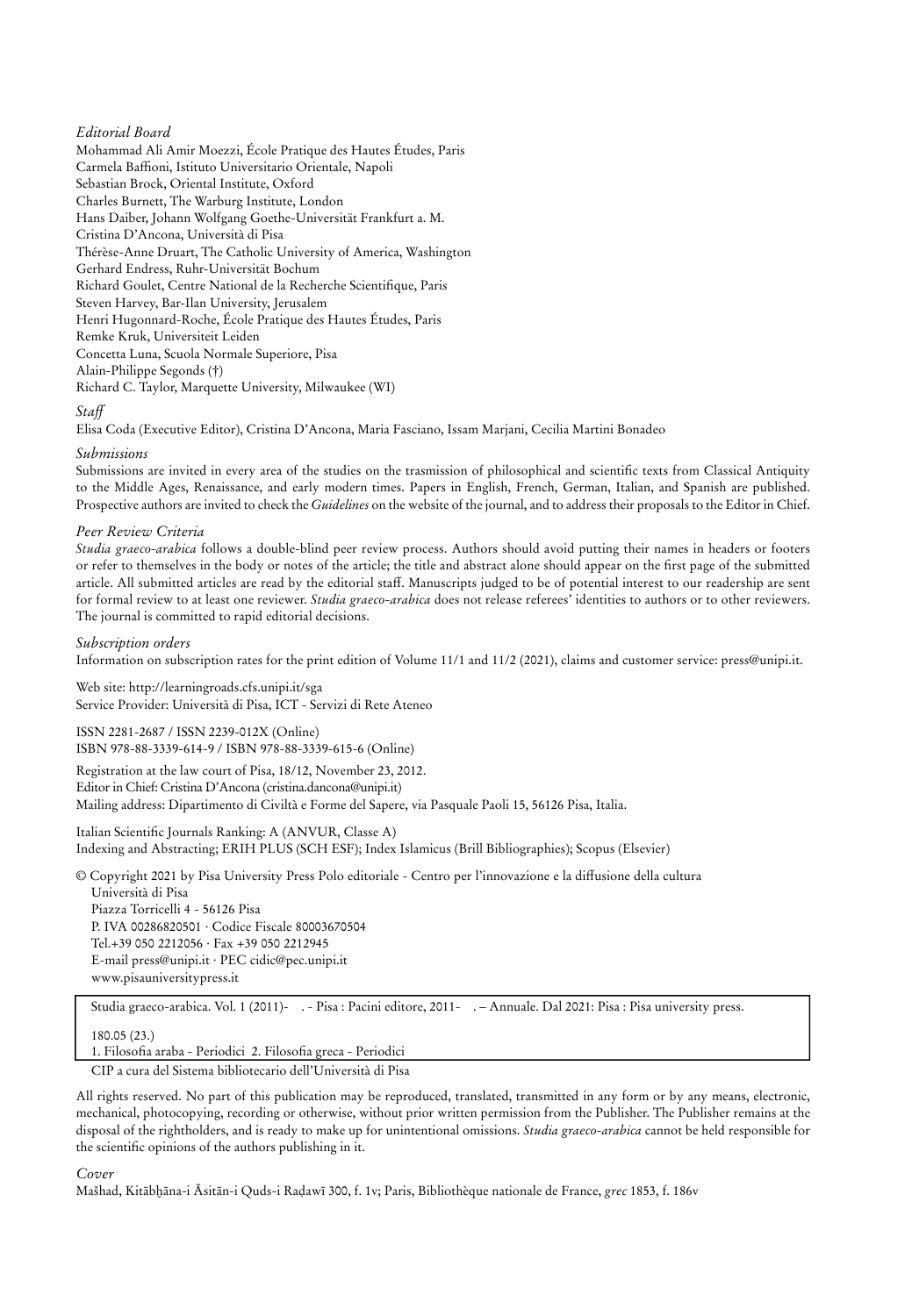# *The Avicennian Tradition in the Making: A Correspondence on the Role of Expressions and Meanings in Logic in Context*

# Silvia Di Vincenzo\*

#### *Abstract*

The definition of the relation between expressions (*alfāẓ*) and meanings (*maʿānī*) has played a pivotal role in determining the subject matter of logic all along the so-called "classical period" of Arabic philosophy. This paper focuses on Avicenna's (d. 427H/1037) view on this fundamental topic taking into account his hitherto neglected correspondence with an anonymous disciple (*Mubāḥaṯāt* 579-585 in Bīdārfar's edition). The aim is to frame this correspondence in its original context by analyzing both its direct and indirect tradition. The correspondence, which appears to be quoted in Faḫr al-Dīn al-Rāzī's (d. 606H/1210) *Šarḥ al-Išārāt wa-l-Tanbīhāt*, may be one of the earliest – not to say the earliest – signs of an exegetical activity surrounding Avicenna's *Išārāt* and *Šifāʾ* still in its embryonic stage.

# *Introduction*

The mutual relation between expressions (*alfāẓ*) and meanings (*maʿānī*) has played a pivotal role in the definition of the subject matter of logic during the so-called "classical period" of Arabic philosophy (ca. 800-1200 CE). The issue is a fundamental one, as determining the subject matter of logic is a necessary step preliminary to the definition of its epistemological status. Moreover, the debate on the subject matter of logic reflects the gradual transition from the Aristotelian conception of logic as an instrument of the other philosophical sciences to a new conception of logic as both an instrument and a philosophical discipline in its own right.

This paper will focus on Avicenna's (d. 427H/1037) view on the relation between expressions and meanings in logic. The topic, which has been extensively treated in scholarly literature,<sup>1</sup>

<sup>\*</sup> I had the opportunity to present a preliminary version of this paper at the International Conference "Aristotelian Logic in Medieval Cultures: Hebrew, Arabic, and Latin" jointly hosted by the Israel Institute for Advanced Studies (Jerusalem) and Bar-Ilan University (Ramat Gan) in 2019. My most sincere gratitude goes to the organizers and all the participants for their invaluable questions and remarks. I would also like to thank the anonymous referees for their insightful comments on a draft of this paper.

<sup>1</sup> On the relation between expressions and meanings in connection to the debate between Arab logicians and grammarians, see M. Mahdī, "Language and Logic in Classical Islam", in G.E. von Grunebaum (ed.), *Logic in Classical Islamic Culture*, Harrassowitz, Wiesbaden 1970, pp. 51-83; G. Endress, "The Debate Between Arabic Grammar and Greek Logic in Classical Islamic Thought", *Journal for the History of Arabic Science* 1 (1977), pp. 320-3; \*339-51; A. Elamrani-Jamal, "Grammaire et logique d'après le philosophe arabe chrétien Yaḥya Ibn ʿAdī (280-364 H/893-974)", *Arabica* 29 (1982), pp. 1-15; A. Elamrani-Jamal, *Logique aristotélicienne et grammaire arabe : étude et documents*, Vrin, Paris 1983, pp. 148-63. On the relation between expressions and meanings in a more general perspective, see W. Heinrichs, "*Lafẓ* and *maʿnā*" in J. Scott Meisami – P. Starkey (eds), *Encyclopedia of Arabic Literature*, Routledge, London - New York 1998, pp. 461-2; T. Street, "Arabic and Islamic Philosophy of Language and Logic", in E.N. Zalta (ed.), *The Stanford Encyclopedia*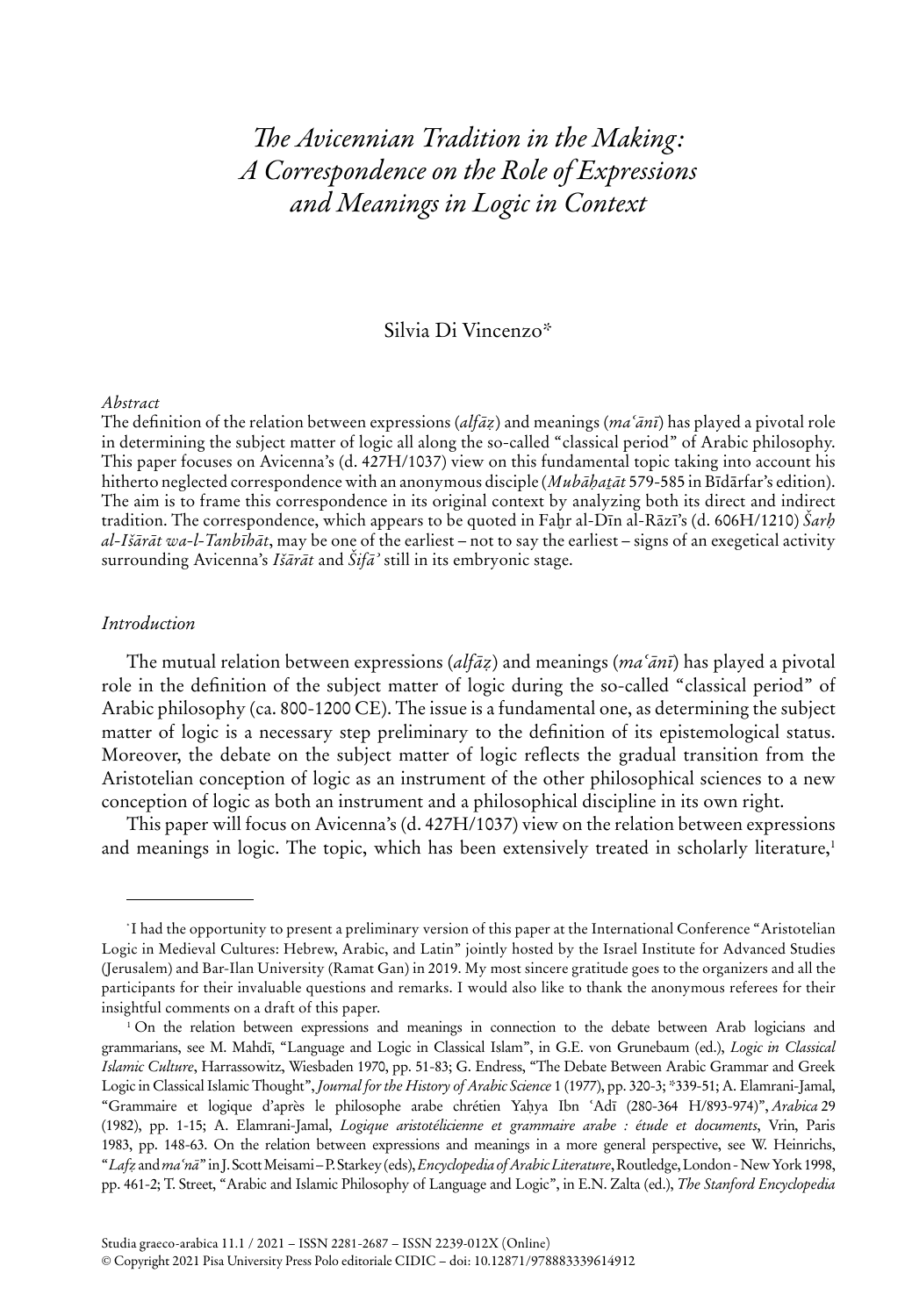will be addressed here from a different perspective by examining the correspondence between Avicenna and his direct disciples. The starting point of this survey will be a question asked to Avicenna by an anonymous contemporary scholar or student about a passage from the opening work of the Logic section of the *Šifāʾ*, the *Kitāb al-Madḫal*. 2 This text – which has not yet received the due share of attention – will also offer new insights into the earliest phases of the circulation and study of two of Avicenna's major philosophical *summae*, namely the *Kitāb al-Šifāʾ* and the *Kitāb al-Išārāt wa-l-Tanbīhāt*.

#### *1. The earliest stages of the Avicennian tradition: The school tradition of Avicenna's* Šifāʾ *and* Išārāt

For reasons that are yet to be ascertained, the production of textual commentaries on Avicenna's *Šifāʾ* – contrary to that of his last major *summa*, the *Kitāb al-Išārāt wa-l-Tanbīhāt* – had a relatively late start in the 16<sup>th</sup> century CE. Prior to this, only three partial commentaries on the  $\tilde{S}$ *ifa<sup>2</sup>* are attested for the five centuries between the 11<sup>th</sup> and the 16<sup>th</sup> c. CE, namely two on the section on logic by Ibn Zayla (d. 439H/1048) and the *ʻallāma* al-Ḥillī (d. 726H/1325),<sup>3</sup> and one on the section on metaphysics by Faḫr al-Dīn al-Rāzī (d. 606H/1210).<sup>4</sup> These considerations should not lead to affirm that Avicenna's  $\dot{S}i\bar{t}\bar{a}$ ' was not studied before the 16<sup>th</sup> c. CE; on the contrary, evidence suggests that the study of this work of Avicenna has massively supported the exegesis of his *Išārāt* over the centuries.<sup>5</sup> Moreover, even if textual commentaries in the most proper sense are poorly attested, the *Šifāʾ* has been, since the earliest stages of its transmission, the object of a lively production of other kinds of exegetical materials, such as paraphrases and marginal annotations (*ḥāšiyyāt*). This textual material, which witnesses the existence of a flourishing teaching and exegetical activity surrounding

<sup>3</sup> See R. Wisnovsky, "Avicenna's Islamic reception", in P. Adamson (ed.), *Interpreting Avicenna*, Cambridge U.P., Cambridge 2013, pp. 190-213 (p. 194) and R. Wisnovsky, "On the emergence of Maragha Avicennism", *Oriens* 46 (2018), pp. 263-331. A commentary on the *Šifāʾ* by Ibn Zayla is also attested by al-Nayrīzī: see R. Pourjavady, *Philosophy in Early Safavid Iran: Najm al-Dīn Maḥmūd al-Nayrīzī and his writings*, Brill, Leiden-Boston 2011, p. 113.

<sup>5</sup> See Wisnovsky, "Avicenna's Islamic reception", pp. 203-5.

*of Philosophy*, Stanford, The Metaphysics Research Lab, Stanford University 2008 (substantive revision in 2013: https://plato.stanford.edu/entries/arabic-islamic-language/); P. Adamson – A. Key, "Philosophy of Language in the Medieval Arabic Tradition", in M. Cameron and R.J. Stainton (eds.), *Linguistic Content: New Essays on the History of Philosophy of Language*, Oxford U.P., Oxford 2015, pp. 74-99; A. Key, *Language between God and the Poets*: *Maʿnā in the Eleventh Century*, Univ. of California Press, Oakland, California, 2018; T. Street, "The Reception of Pointers 1.6 in Thirteenth-Century Logic: On the Expression's Signification of Meaning", in N. Germann – M. Najafi (eds.), *Philosophy and Language in the Islamic World*, W. de Gruyter, Berlin 2021 (Philosophy in the Islamic World in Context, 2), pp. 101-28.

<sup>2</sup> Whenever this work is quoted in the present article, references are made to both the Cairo edition (*Kitāb al-Šifā'*, *Al-Manṭiq*, *Al-Madḫal*, ed. Ǧ.Š. Qanawatī – M. Al*-*Ḫuḍayrī – A.F. Al*-*Ahwānī – I. B. Madkūr, Al*-*Maṭbaʿa al-amīriyya, Cairo 1952) and my edition (Avicenna, *The Healing, Logic: Isagoge*. A New Edition, English Translation and Commentary of the *Kitāb al-Madḫal* of Avicenna's *Kitāb al-Šifāʾ*, ed. S. Di Vincenzo, De Gruyter, Berlin 2021 [Scientia Graeco-Arabica, 31]). The page and line numbers refer to the Cairo edition, while the paragraph numbers (e.g. §1) after the slash refer to my edition.

<sup>4</sup> To my knowledge, the only source attesting a commentary by Faḫr al-Dīn al-Rāzī on the *Ilāhiyyāt* is Ṣalāh al-Dīn al-Ṣafadī, *Al-Wāfī bi-l-Wafayāt*; see M. Ṣāliḥ al-Zarkān, *Faḫr al-Dīn al-Rāzī wa-Ārāʾuhu al-Kalāmīyah waal-Falsafīyah*, Dār al-Fikr li-l-Ṭibāʿa wa-l-Našr wa-l-Tawzīʿ, Beirut 1963 (p. 124), where it is quoted as a witness of a probably spurious work ascribed to al-Rāzī. The value of this attestation is quite uncertain, because al-Ṣafadī reports that Rukn al-Dīn Ibn al-Qawīʿ (according to the reading printed by al-Zarkān; Ibn al-Qawabʿ according to the reading of the two editions of the work) believed having seen, in the library of his father, a *Šarḥ Ilāhiyyāt* al-*Šifāʾ* ascribed to al-Rāzī, hence his testimony is not a direct one.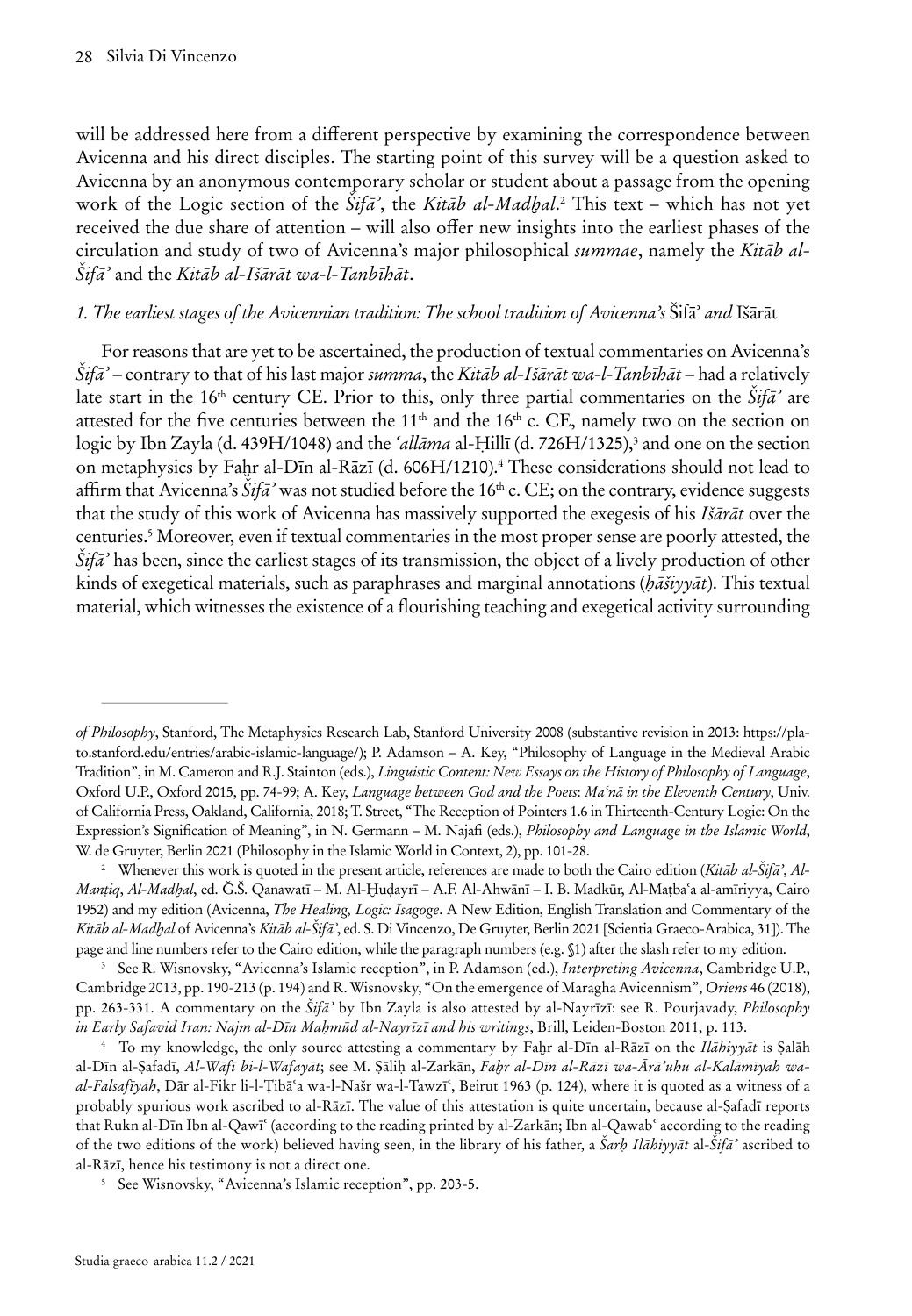the work, is progressively emerging as the study of the manuscript tradition of the work proceeds.<sup>6</sup>

There is also evidence of the fact that the *Šifāʾ* was a much studied and discussed work within the intellectual circle that gravitated around Avicenna – which from now on I will also call 'school', albeit without referring to a rigidly institutionalized educational system. The work that is known by the title *Mubāḥaṯāt* ("Discussions")<sup>7</sup> is a posthumous collection of heterogeneous materials, such as notes, letters and questions produced within Avicenna's school, that witnesses the existence of a lively interaction between the members of Avicenna's circle and Avicenna himself.<sup>8</sup> As will be argued in the following section, this work represents a crucial source for reconstructing the earliest stages of the circulation and reception of the *Šifāʾ*.

# *2. Avicenna's correspondence on the role of expressions in logic 2.1 Doctrinal background*

The *Mubāḥaṯāt* is the earliest indirect source quoting the text of several sections of Avicenna's *Šifāʾ*. The main core of the collection of letters and treatises that comes under this title might be Avicenna's correspondence with two of his first-generation disciples and colleagues, namely Bahmanyār Ibn Marzubān and Ibn Zayla.<sup>9</sup>

It is generally acknowledged that Ibn Zayla had a particular interest in logic; this claim is usually based on Reisman's identification of some questions in the complex of the *Mubāḥaṯāt* concerning the section of *Burhān* of the *Šifāʾ*, which may be ascribed to his correspondence with Avicenna.<sup>10</sup> In addition to this, he apparently had an interest in the classification of sciences, as can be inferred from: (i) a reply to him from Avicenna concerning a passage of the classification of the sciences in *Madḫal* I.2<sup>11</sup> (commonly referred to as "Letter to Ibn Zayla"); and (ii) a question concerning the scope of inquiry of the discipline of logic,<sup>12</sup> which consists of paragraphs 579-585 in Bīdārfar's edition of the *Mubāḥaṯāt*, pp. 193-4.<sup>13</sup> Leaving aside the first of the two questions ascribed to Ibn Zayla, I will focus on the second (ii), which has not yet been duly examined.

The fragment of this correspondence that can be read in *Mubāḥaṯāt* 579-585 appears to focus on a classic passage from the *Madḫal* that deals with the relation between *lafẓ* and *maʿnā*, that is, chap. I.4 on the subject matter of logic, pp. 22.13-23.4/§3.1. The definition of the subject matter of logic had been a relevant object of reflection for logicians writing in Arabic, as it involved

<sup>6</sup> The analysis of manuscripts has already revealed the existence of a group of marginalia ascribed to Faḫr al-Dīn al-Rāzī; see S. Di Vincenzo, "Early Exegetical Practice on Avicenna's *Šifāʾ*: Faḫr al-Dīn al-Rāzī's Marginalia to Logic" *Arabic Sciences and Philosophy* 28.1 (2018), pp. 31-66.

<sup>7</sup> Quotations of the work in this paper are from: *Mubāḥaṯāt*, ed. M. Bīdārfar, Intišārāt-e Bīdār, Qum 1371/1992.

<sup>8</sup> On the intricate manuscript tradition of this work, see D.C. Reisman, *The Making of the Avicennan Tradition: the transmission, contents, and structure of Ibn Sīnā's al-Mubāḥaṯāt (The Discussions)*, Brill, Leiden - Boston 2002.

<sup>9</sup> On Bahmanyār, see Reisman, *The Making of the Avicennan Tradition* (above, n. 8), pp. 185-192 and A. Al*-*Rahim, *The Creation of Philosophical Tradition: Biography and the Reception of Avicenna's Philosophy from the Eleventh to the Fourteenth Century A.D.*, Harrassowitz Verlag, Wiesbaden 2018, pp. 49-54. On Ibn Zayla and his main fields of interest, see A. Al*-*Rahim, "Avicenna's Immediate Disciples: Their Lives and Works", in Y.T. Langermann (ed.), *Avicenna and his Legacy: A Golden Age of Science and Philosophy*, Brepols, Turnhout 2009, pp. 1-25 (esp. 14-6); Al*-*Rahim, *The Creation of Philosophical Tradition*, pp. 55-7.

<sup>10</sup> Reisman, *The Making of the Avicennan Tradition* (above, n. 8), p. 289.

<sup>11</sup> The letter edited in Reisman, *The Making of the Avicennan Tradition* (above, n. 8), p. 284.

<sup>12</sup> Reisman, *The Making of the Avicennan Tradition* (above, n. 8), pp. 200-1 and pp. 246-7.

<sup>&</sup>lt;sup>13</sup> See Al-Rahim, "Avicenna's Immediate Disciples: Their Lives and Works" (above, n. 9), p. 15.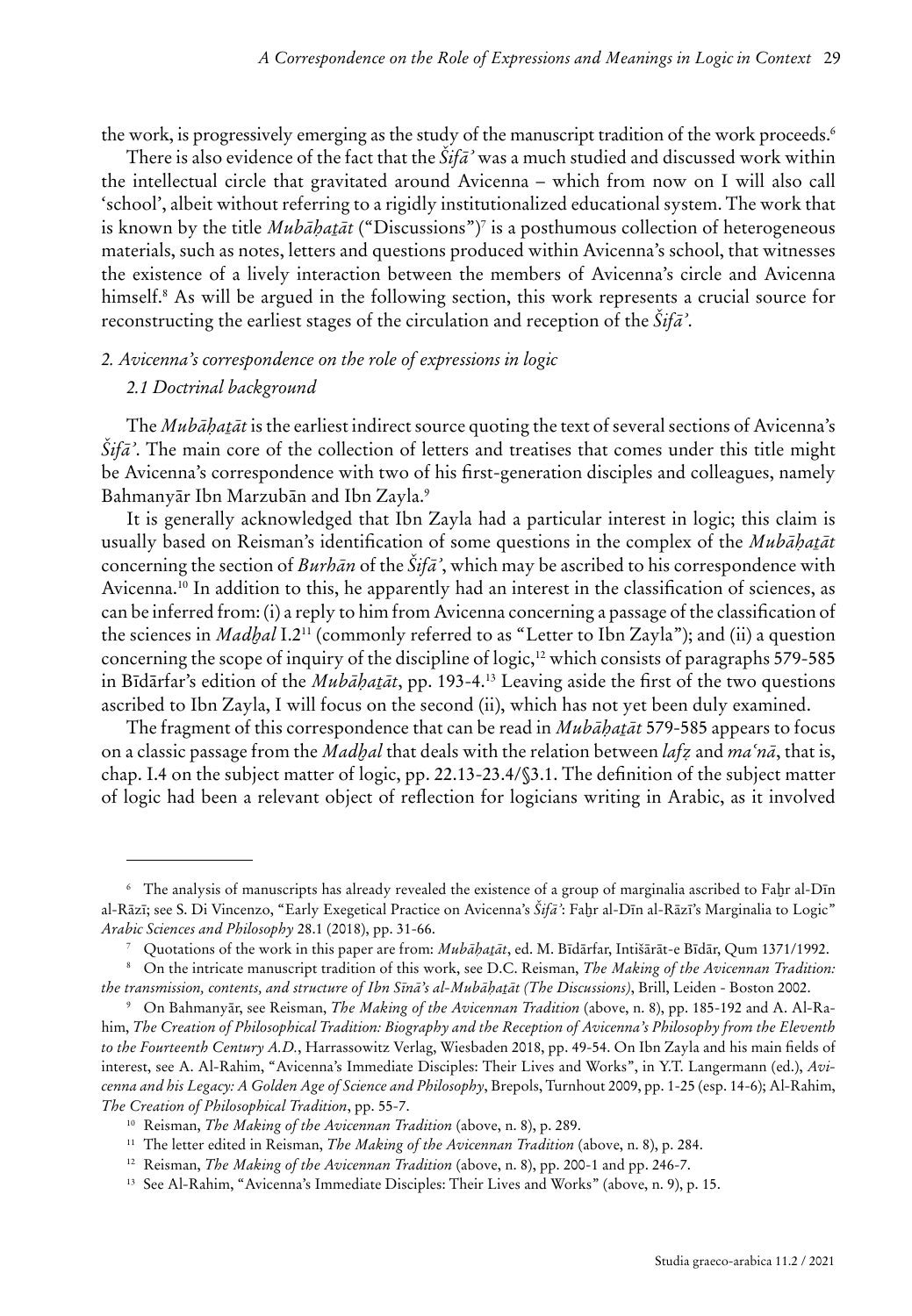defining the precise boundaries of the subject matter of logic with respect to that of grammar.<sup>14</sup> The possible overlap of the subjects of logic and grammar, both apparently dealing with expressions, was a rather undesired outcome in the attempt to found the epistemological status of logic as an autonomous discipline. Among the different strategies employed to distinguish the approaches of each of the two disciplines to expressions, one had great success within the school of Baġdād, where the predominant view was that logic deals with those expressions that signify universal items, whereas expressions *tout court* are the object of grammar.<sup>15</sup> This distinction led the Baġdād Peripatetics to identify the subject matter of logic with the expressions insofar as they signify meanings.

This is precisely the position critically addressed by Avicenna in *Madḫal* I.4. Avicenna's well-known answer to the problem consists in assuming meanings instead of expressions as the primary subject of logic. As also explicitly stated at the beginning of the *ʿIbāra* (T1), expressions are only studied in logic insofar as they signify meanings that, when composed with other meanings and arranged in a certain way, lead to the acquisition of new knowledge.

T1. Ibn Sīnā, *Šifāʾ*, *Manṭiq*, *ʿIbāra* I.1, p. 5.13-17 Al-Ḫuḍayrī-Madkūr: 16

Moreover, the inquiry into whichever expression is posited as signifying such meaning and whichever written [expression] (*kitāba*) is posited as signifying such meaning and such impression [in the soul] pertains to linguistics and grammar (*li-ṣināʿat al-luġawiyyīn wa-l-kuttāb*); the logician only talks about them by accident. Rather, what the logician must know, concerning the state of the expression, is its state in view of the signification of simple and composite meanings, in order to attain by that the state of the meanings themselves insofar as something that provides [us] with knowledge of the unknown is composed of them. This falls within the remit of logic (*ṣināʿat al-manṭiqiyyīn*).

In one of the most famous passages from the *Ilāhiyyāt* of the *Šifāʾ*, the subject matter of the discipline of logic is said to be given by the secondary intelligible meanings, which accrue

<sup>16</sup> All the quotations from the *ʿIbāra* are based on: *Kitāb al-Šifāʾ*, *Al-Manṭiq*, *Al-ʿIbāra*, ed. M. Al*-*Ḫuḍayrī and I.B. Madkūr, Dār al-kātib al-ʿarabī, Cairo 1970 (henceforth, for the sake of simplicity: Cairo ed.). The translations provided here are mine; a complete English translation of the work is offered in A. Bäck (tr.), Avicenna/Ibn Sīnā, *Al-ʿIbāra*. *Avicenna's Commentary on Aristotle's De Interpretatione, Part One and Part Two*, Philosophia Verlag, München 2013.

<sup>14</sup> Besides the renowned dispute between Abū Bišr Mattā and Abū Saʿīd al-Sīrāfī – on which see Mahdī, "Language and Logic in Classical Islam" (above, n. 1), pp. 55-83; Endress, "The Debate Between Arabic Grammar and Greek Logic in Classical Islamic Thought" (above, n. 1), p. 321; Elamrani-Jamal, *Logique aristotélicienne et grammaire arabe* (above, n. 1), pp. 148-63 –, see also the treatise *Fī l-farq bayna naḥw al-ʿArab wa-l-manṭiq* ascribed to al-Kindī's disciple Aḥmad Ibn al-Ṭayyib al-Saraḫṣī and Yaḥyā Ibn ʿAdī, *Maqāla fī tabyīn al-faṣl bayna ṣināʿatay al-manṭiq al-falsafī wa-l-naḥw al-ʿarabī*. Cf. Endress, "The Debate Between Arabic Grammar and Greek Logic in Classical Islamic Thought", p. 320; H.H. Biesterfeldt, "Al*-*Kindī's Schule von Bagdad nach Transoxanien", in U. Rudolph – R. Würsch (eds.), *Philosophie in der Islamischen Welt, Band I: 8.-10. Jahrhundert*, Schwabe Verlag, Basel 2012, p. 152; Elamrani-Jamal, "Grammaire et logique d'après le philosophe arabe chrétien Yaḥya Ibn ʿAdī (280-364 H/893-974)" (above, n. 1), pp. 1-15.

<sup>15</sup> Besides Yaḥyā Ibn ʿAdī, *Maqāla fī tabyīn al-faṣl bayna ṣināʿatay al-manṭiq al-falsafī wa-l-naḥw al-ʿarabī* in G. Endress, "The Treatise of Yaḥyā Ibn ʿAdī 'On the Difference between Philosophical Logic and Arabic Grammar'", *Journal for the History of Arabic Science* 2 (1978), \*181-92 (esp. pp. 182-1) and Ibn al-Ṭayyib, *Tafsīr Kitāb Īsāġūǧī li-Furfūriyūs*, ed. K. Gyekye, Dar el-Machreq, Beyrouth 1975, p. 68.17-19, cf. also Ibn al-Ṭayyib, *Tafsīr Kitāb al-Maqūlāt*, ed. C. Ferrari, Brill, Leiden and Boston 2006, p. 8.4-6, stating that the subject of logic are the simple expressions that signify the high genera (*al-alfāẓ al-basīṭa al-dālla ʿalā al-aǧnās al-ʿawāl*). A different strategy was employed in al-Fārābī, *Iḥṣāʾ al-ʿUlūm*. ed. A. ʿUṯmān, Maktaba al-Anglo al-Misriyya, Cairo 1968, p. 77.8-15, according to which grammarians occupy themselves with the expressions of the language of a specific community (*umma*), whereas logicians deal with expressions with respect to their universal aspects, shared by the different communities.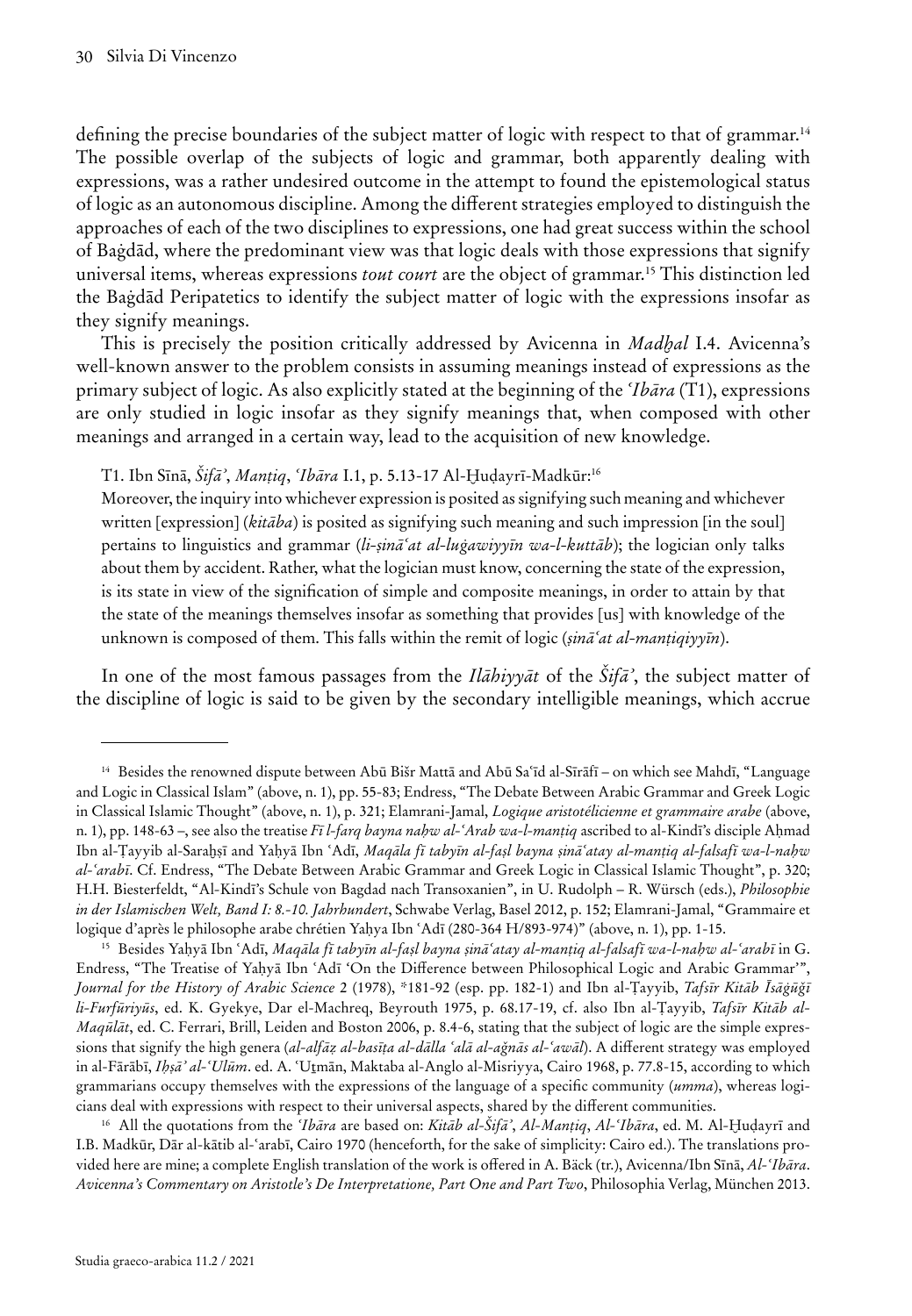to primary meanings.<sup>17</sup> Secondary intelligible meanings convey the relation in which primary meanings stand to each other. For instance, one meaning may be a genus for another which is a species for it, and so on; 'genus', 'species' and the like are secondary intelligible meanings that accrue to primary meanings, such as 'animal' and 'man'. Secondary intelligible meanings are studied in logic insofar as they help build sound reasonings and syllogistic proofs that allow one to attain knowledge of the unknown.

With respect to the traditional view, Avicenna operated a radical change maintaining, however, two traditional ideas as the keystones of his theory. The first is the substantial mutual correspondence between expressions and meanings stressed in *Madḫal* I.4.<sup>18</sup> This principle is better understood in light of Avicenna's description of the way in which a given expression conveys a meaning in the human soul. The process is described, in the Logic section of the *Šifāʾ*, in the following passage from *ʿIbāra* I.1 (T2):

T2. Ibn Sīnā, *Šifāʾ*, *Manṭiq*, *ʿIbāra* I.1, p. 4.8-10 Cairo ed.:

The meaning of the signification of the expression (*al-lafẓ*) is that, whenever an audible name is inscribed (*irtasama*) in imagination (*al-ḫayāl*), a meaning is inscribed upon the soul (*irtasama fī-lnafs maʿnā*). Then the soul learns that this audible [name] belongs to this concept so that, whenever sense perception (*al-ḥiss*) conveys it to the soul, the soul turns to its meaning.

When an expression is heard, it is inscribed in the retentive imagination or imagery (*al-ḫayāl*), the faculty responsible for processing and retaining what is perceived through the five external senses and received by the *sensus communis* or common sense (*al-ḥiss al-muštarak*).<sup>19</sup> Consequently, a meaning corresponding to that is also inscribed in the soul (*al-nafs*). It should be observed that, except for imagery (*al-ḫayāl*), Avicenna does not detail in this context the single faculties responsible for the different operations that he describes, which are generically ascribed here to the soul (*al-nafs*). The soul – presumably, the cogitative faculty (*al-mufakkira*)<sup>20</sup> – is then responsible for associating the expression with the meaning. This process works in such a way that, whenever the same expression is heard once again through sense perception, the same

<sup>17</sup> See *Ilāhiyyāt* I.2, pp. 10.17-11.2, ed. S. Zāyid – G.C. Anawātī – M.Y. Mūsā – S. Dunyā, Al-hayʾa al-ʿāmma li-šuʾūn al-maṭābiʿ al-amīriyya, Cairo 1960, and A. Bertolacci, *The Reception of Aristotle's Metaphysics in Avicenna's Kitāb al-Šifāʾ*. *A Milestone of Western Metaphysical Thought*, Brill, Leiden - Boston 2006, pp. 272-3. On 'secondary meanings' and on the possible historical origin of this expression, that is already employed in the works of al-Fārābī, see A. I. Sabra, "Avicenna on the Subject Matter of Logic", *The Journal of Philosophy* 77 (1980), pp. 746-64 (esp. pp. 753-7).

<sup>18</sup> Ibn Sīnā, *Šifāʾ*, *Manṭiq*, *Madḫal* I.4, p. 23.3-4/§3.1: "The discussion concerning the expressions corresponding to their meanings is like the discussion concerning their meanings."

<sup>19</sup> On the faculty of *ḫayāl* according to Avicenna, see A. Ivry, "Arabic and Islamic Psychology and Philosophy of Mind", in E.N. Zalta (ed.), *The Stanford Encyclopedia of Philosophy* (Summer 2012 Edition), accessible online at: https://plato.stanford.edu/archives/sum2012/entries/arabic-islamic-mind/; D. Gutas, "Intellect without Limits: The Absence of Mysticism in Avicenna", in M.C. Pacheco – J.F. Meirinhos (eds.), *Intellect et imagination dans la philosophie médiévale/Intellect and Imagination in Medieval Philosophy/Intelecto e imaginação na filosofia medieval.* Actes du XI<sup>e</sup>Congrès International de Philosophie Médiévale de la Société Internationale pour l'Étude de la Philosophie Médiévale (S.I.E.P.M.) Porto, du 26 au 31 août 2002, vol. I, Brepols, Turnhout 2006, pp. 351-72 (esp. 355-7); T. Alpina, *Subject, Definition, Activity: Framing Avicenna's Science of the Soul*, De Gruyter, Berlin 2021 (Scientia Graeco-Arabica, 28), p. 156.

<sup>20</sup> On which see D.L. Black, "Rational Imagination: Avicenna on the Cogitative Power", in L.X. Lopéz-Farjeat – J.A. Tellkamplack (eds.), *Philosophical Psychology in Arabic Thought and the Latin Aristotelianism of the 13th Century*, Vrin, Paris 2013, pp. 59-81.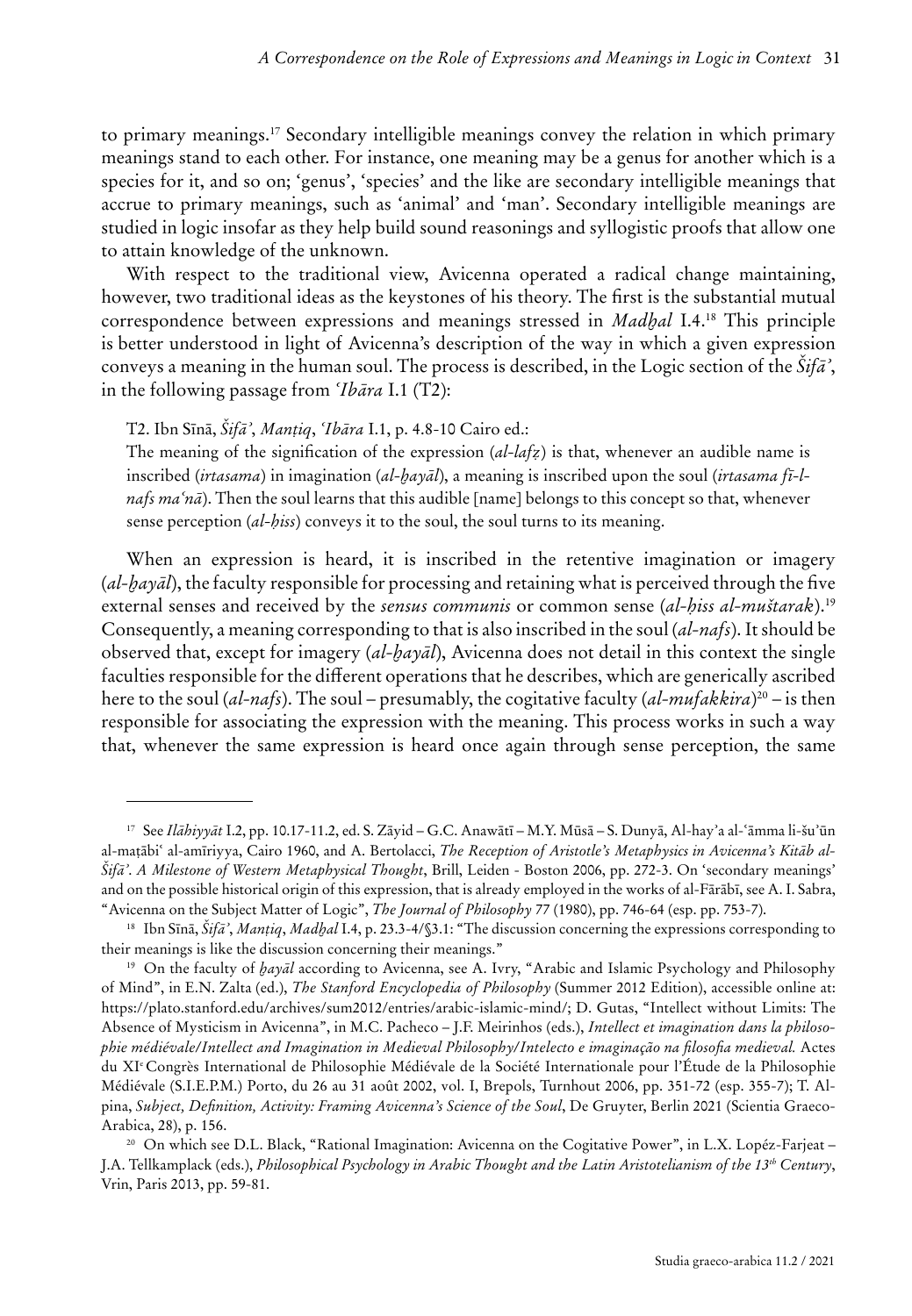corresponding meaning is conveyed to the soul. Once the association of one expression with its corresponding meaning is established, the content of the expression is permanently retained in the soul – to be precise, in memory  $(al-b\bar{a}f\bar{z}a)^{21}$  –, independently of sense perception.<sup>22</sup>

The second keystone that Avicenna's theory borrows from the traditional view is the necessary character of expressions. According to Avicenna, expressions are necessary under two main respects: first, because they are indispensable in dialogue and interpersonal communication (*al-muḫāṭaba wa-l-muḥāwara*).<sup>23</sup> Second, because they are necessarily entailed in the process of discursive thought (*al-rawiyya*), in which the arrangement of meanings in mind necessarily entails that the corresponding expressions are imagined as well. To sum up, the necessity of expressions both for exterior and interior locution requires the logician to also deal with them, but not as a primary subject of his discipline. It remains to be ascertained precisely how, in Avicenna's opinion, the study of expressions relates to the study of concepts in logic.

#### *2.2.*Mubāḥaṯāt *579-585*

A similar question must have prompted an anonymous contemporary of Avicenna (possibly Ibn Zayla)<sup>24</sup> to ask for clarifications on Avicenna's apparently contradictory claim in *Madḫal* I.4, p. 22.13-14/§3.1 that the study of expressions in logic is necessary, although it is not the subject matter of the discipline. *Mubāḥaṯāt* 579 preserves what appears to be a recapitulation of the student's question, with a literal quotation from *Madḫal* I.4, p. 22.13-14/§3.1:

#### T3. *Mubāḥaṯāt* 579, p. 193.1-3 Bīdārfar:

Question on his statement that necessity summons to the inquiry into the expressions, then on his statement: "the logician, insofar as he is a logician, is not primarily concerned with expressions",<sup>25</sup> and display that this is an evident contradiction.

Avicenna's reply to the question is preserved in *Mubāḥaṯāt* 580-585, pp. 193-194, in a rich passage that, to my knowledge, has not yet received its due share of attention. A translation of the salient parts of Avicenna's answer is provided below.

T4. *Mubāḥaṯāt* 580-585, p. 193.4-194.19 Bīdārfar:

[580] In theoretical and practical disciplines, there can be things that are dealt with primarily, so that, out of necessity, one is primarily concerned with them and only afterwards with that which falls outside the primary object (*al-qaṣd al-awwalī*). An example is the realization of a house, since it necessarily requires things that fall out of the main purpose, such as hiring a workman and acquiring the tools. The analogous in the sciences is that the purpose in the study of geometry are lines, surfaces

<sup>21</sup> On which see Alpina, *Subject, Definition, Activity* (above, n. 19), p. 156.

<sup>22</sup> See Ibn Sīnā, *Šifāʾ*, *Manṭiq*, *ʿIbāra* I.1, p. 1.8-9 Cairo ed.

<sup>&</sup>lt;sup>23</sup> The same necessity of the expressions was already noticed in the school of Alexandria: cf. Eliae (David) *In Porphyrii Isagogen et in Aristotelis Categorias commentaria*, ed. A. Busse, Reimer, Berlin 1900 (*CAG* XVIII.1), p. 35.23-26, arguing that, were it not for the necessity of expressions when teaching, then logicians would not deal with expressions.

<sup>24</sup> For the identification of the anonymous questioner with Ibn Zayla, cf. Reisman, *The Making of the Avicennan Tradition* (above, n. 8), pp. 200-1 and 246-7.

<sup>25</sup> P. 193.2-3: *laysa li-l-manṭiqī min ḥayṯu huwa manṭiqī šuġl awwalī bi-l-alfāẓ*, quoting *Madḫal* I.4, p. 22.13- 14/§3.1: *wa-laysa li-l-manṭiqī min ḥayṯu huwa manṭiqī šuġl awwal bi-l-alfāẓ*.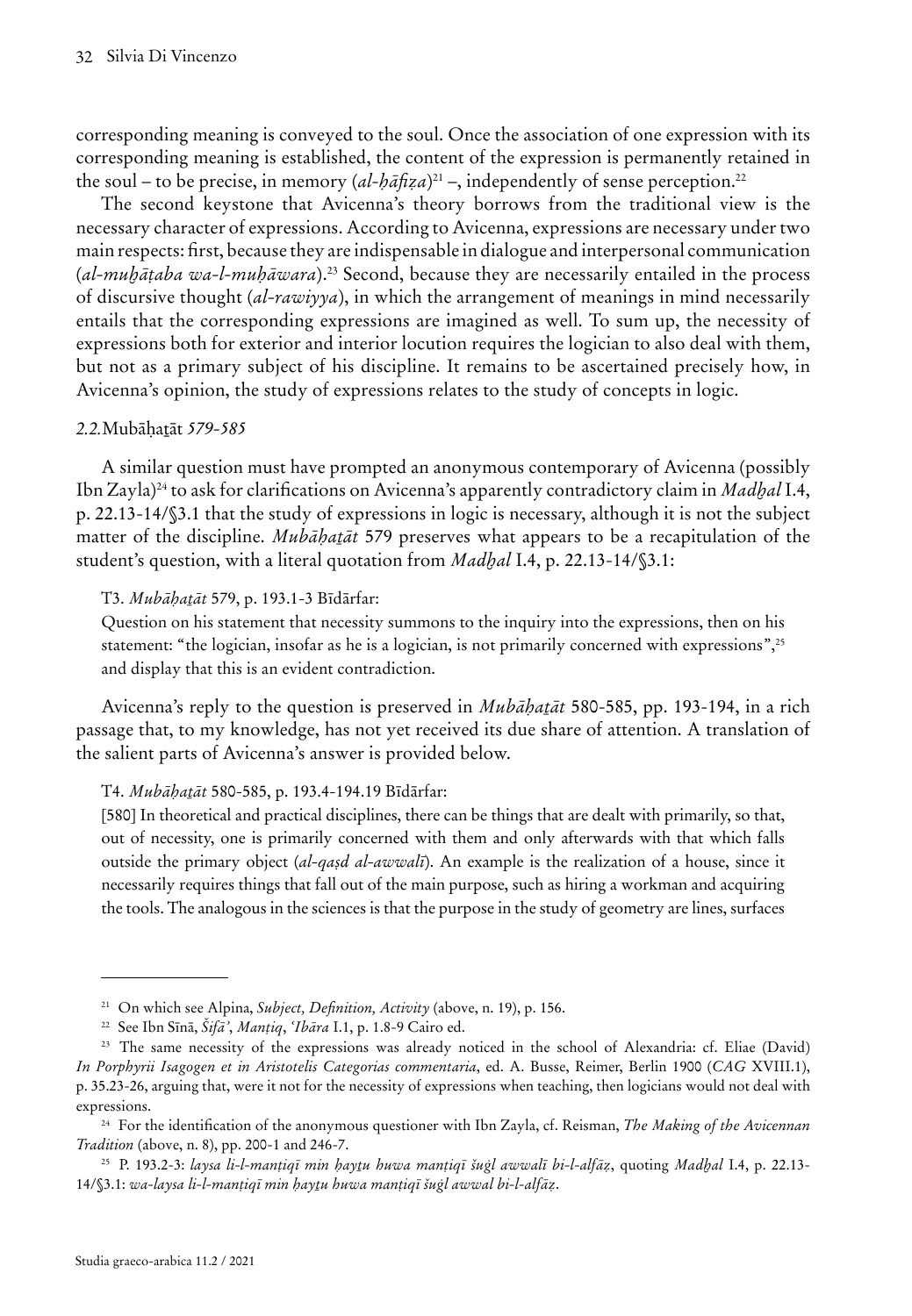and the real intellectual figures; then, the necessity rises to figure it out<sup>26</sup> by lines that are not lines, straight lines that are not straight lines, circumferences that are not circumferences, so that [the mental content] is disproven. [...] [584] It has been learnt that our statement: "we are called of necessity"<sup>27</sup> and so on does not contradict our statement: "but the primary concern (*al-šuġl al-awwalī*) [in logic] is not with it".<sup>28</sup> Indeed, there can be a secondary concern with it, or a partial concern, or it can be included [in the discipline] in a peculiar fashion, so that there is no proper secondary concern with it, nor any primary universal concern, nor a partial concern. Rather, it is something indispensable and whose consideration is indispensable in view of the primary purpose of all its parts (like the examples brought to you on the use of sensible figures and characters). So, it has been learnt that this is necessary and, yet, it is not the object of primary concern. The first [case] is like the study of the conics, for it is necessary to perfect the discipline of geometry, and geometry does not deal primarily with it, but with its genus – that is, measure – for in fact, this is its subject and those are species of its subjects. [585] My discourse in the book in which I wrote extensively<sup>29</sup> was only about the explanation of the primary subject matter (*al-mawḍūʿ al-awwalī*) of logic, and I clarified that it is not expressions. Indeed, the study of expressions is either [(a)] included in it out of necessity (like the necessity of drawing figures for sense perception), or [(b)] as a part of the subjects of the discipline, or [(c)] as a necessary concomitant (*lāzim*) of a part of the subjects of the discipline, or [(d)] as a necessary concomitant of the subject matter of the discipline. Whoever pondered the *Book of Demonstration*  knows the differences among these [things] and knows that it is necessary to verify them and that necessity calls on us to know them, even if they are not the subject matter of the discipline.

Avicenna recurs here to the notions of 'primary concern' (*al-šuġl al-awwalī*), 'primary object' (*al-qaṣd al-awwalī*), and 'primary subject matter' (*al-mawḍūʿ al-awwalī*)<sup>30</sup> to distinguish between inquiries of different relevance within one discipline. This enables him to claim that, although necessary, the study of expressions is not the primary subject of logic.

Paragraphs 584-585 are particularly interesting, as they offer a detailed account of how the study of an object can fall within the remit of a discipline without being its primary subject (being, instead, an object with which the discipline deals secondarily). Although Avicenna does not specify in which of the ways enumerated above the study of expressions relates to logic, my suggestion is that it is type (a) in paragraph 585. For in fact, (b) – namely that the study of expressions is part of the subject matter of logic – can be excluded because expressions are not a species of secondary intelligible meanings;<sup>31</sup> (c) and (d) – namely, being a necessary concomitant of the subject matter of logic, or at least of part of it – may instead apply to notions like being

<sup>26</sup> Reading (p. 193.9): *taḫyīl* (with MSS İstanbul, Nuruosmaniye Kütüphanesi, 4894, f. 103r, Köprülü 869, f. 254r and Princeton, *Yahuda* 308, f. 51r) instead of *taḥyīl*.

<sup>27</sup> P. 194.5: *al-ḍarūra dāʿiyya*; cf. *Madḫal* I.4, p. 22.17/§3.1: *kānat al-ḍarūra tadʿū.*

<sup>28</sup> P. 194.5-6: *wa-lākin laysa al-šuġl al-awwalī bihi*. Cf. *Madḫal* I.4, p. 22.13-14/§3.1: *wa-laysa li-l-manṭiqī min ḥayṯu huwa manṭiqī šuġl awwal bi-l-alfāẓ.*

<sup>29</sup> In all likelihood, this is a reference to the *Madḫal* of the *Šifāʾ*.

<sup>30</sup> On the notion of 'primary subject', its meaning and its Farabian origin, see H. Eichner, "Al-Fārābī and Ibn Sīnā on 'Universal Science' and the System of Sciences: Evidence of the Arabic Tradition of the *Posterior Analytic*s", *Documenti e studi sulla tradizione filosofica medievale* 21 (2010), pp. 71-95 and A. Quartucci, "Avicenna's notion of *al-mawḍūʿ al-awwal* ('first subject') in *Ilāhiyyāt*, I, 1-2 and its Latin reception", *Documenti e studi sulla tradizione filosofica medievale* 28 (2017), pp. 441-80 (esp. pp. 441-67).

<sup>&</sup>lt;sup>31</sup> This is how the study of the conics relates to geometry, according to paragraph 584: the conics are part of the subject matter of geometry because the latter is their genus (i.e., measure).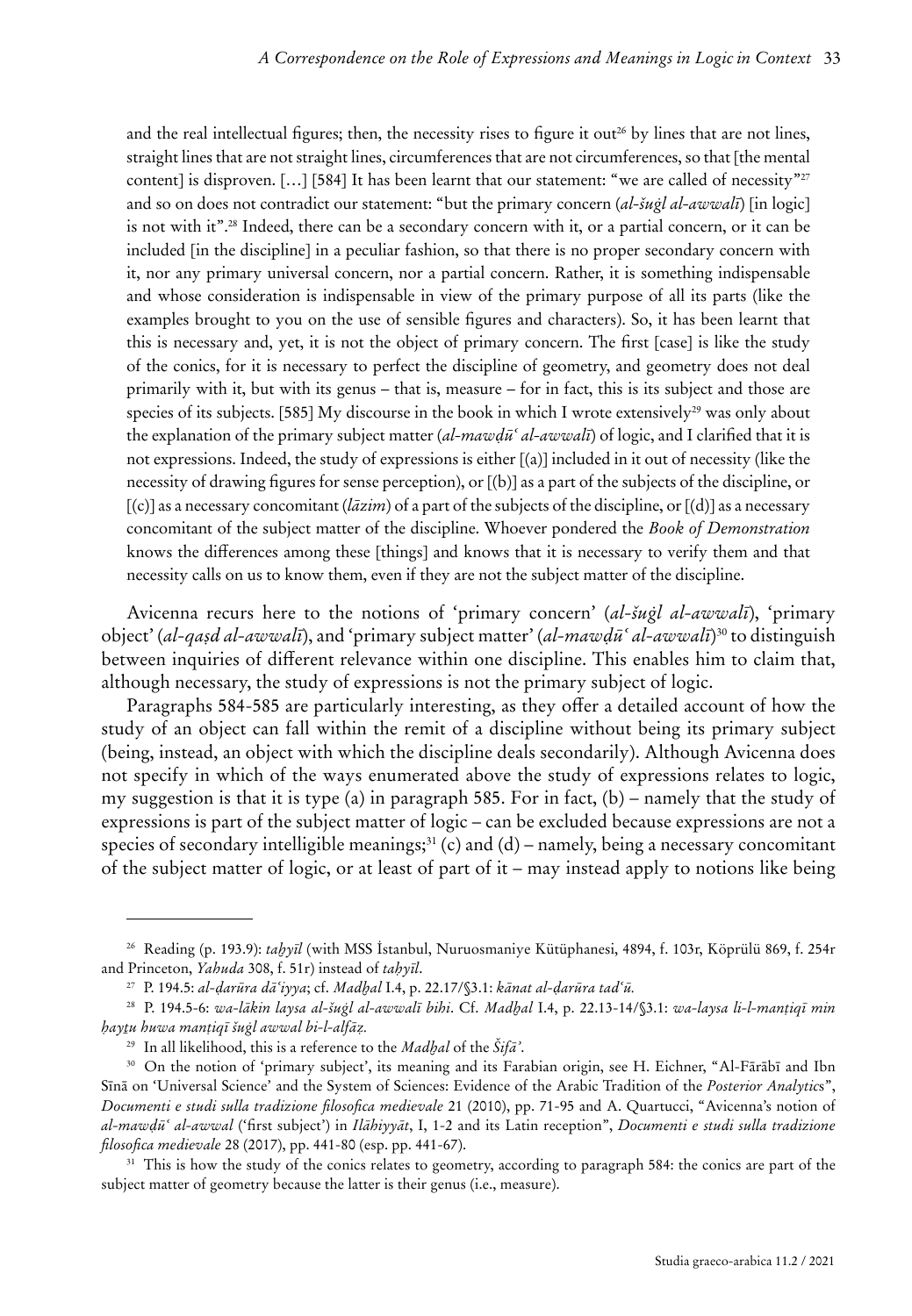a genus, being a species and so on as necessary concomitants of universality, as a passage from the *Taʿlīqāt* suggests.<sup>32</sup>

If this is the case, Avicenna would here be comparing the need to use expressions with the need to represent geometric figures and theorems graphically. Upon closer inspection, numerous points of analogy appear. First, both are imperfect means of conveying meanings: as for the graphical representation of geometrical figures, Avicenna argues for their inadequacy in paragraph 580; as for expressions, one may think of those expressions that can signify more than one meaning (homonymy).<sup>33</sup> Second, it can be argued that in both cases such imperfections may affect the soundness of the inquiry: in the case of geometry, an inadequate geometrical representation of a figure or a theorem may lead to erroneous conclusions, as well as, in the case of expressions, phenomena like homonymy can affect reasoning by inducing in error. It can thus be concluded that both the logician and the geometer would rather dispense with the use of expressions or graphic representations if they could, except that neither can do without them. As stated in *Madḫal* I.4, the object of interpersonal communication – and, more generally, of the study and exercise of logic – are meanings. Consequently, if it were possible to convey the meanings without the expressions, the expressions would not be subject to any consideration by the logician.<sup>34</sup>

According to a dense passage from Avicenna's *ʿIbāra*, verbal language, which makes use of expressions, has become the privileged means of communication due to practical reasons.

T5. Ibn Sīnā, *Šifāʾ*, *Manṭiq*, *ʿIbāra* I.1, p. 2.3-9 Cairo ed.:

Since human nature needed to communicate (*al-muḥāwara*) due to its necessity to cooperate and to live in society, it was inspired to invent something by which it could attain that. No easier (*aḫaff*) way than acting (*fiʿlan*) was found, nor was it found any easier way than emitting voice (*bi-l-taṣwīt*). Voice, especially, does not remain fixed nor does it accumulate, so that, besides being easy, it also has the advantage that information exists by it, along with the advantage that it disappears, since there is no longer need to signify by it after the necessity for it ceases to exist, or one conceives its signification aside from that. Nature was thus inclined to use voice and was supported by the Creator with the tools of the segmentation and composition of letters *(taqṭīʿ al-ḥurūf wa-tarkībuhā maʿan*), in order to signify by them the impressions in the soul.

The segmentation (*taqṭīʿ*) and composition (*tarkīb*) of letters are defined as 'tools' supplied by God that enable man to employ expressions to signify the mental content effectively. The use of expressions to this end is merely coincidental; since, however, expressions are the vehicle of meanings, the human soul memorizes the latter along with the corresponding expressions.

<sup>32</sup> A. Kalbarczyk, *Predication and Ontology*, De Gruyter, Berlin 2018 (Scientia Graeco-Arabica, 22), pp. 29-30 and Di Vincenzo's Introduction in Avicenna, *The Healing, Logic: Isagoge* (above, n. 2), pp. xxviii-xxx.

<sup>33</sup> This is Naṣīr al-Dīn al-Ṭūsī's example in his *Šarḥ al-Išārāt* (in Ibn Sīnā, *Al-Išārāt wa-l-Tanbīhāt*, *Manṭiq*, ed. S. Dunyā, Dār al-Maʿārif, Cairo 1960, p. 181, n. 2). See also Adamson-Key, "Philosophy of Language in the Medieval Arabic Tradition" (above, n. 1), pp. 89-91.

<sup>34</sup> Ibn Sīnā, *Šifāʾ*, *Manṭiq*, *Madḫal* I.4, p. 22.14-17/§3.1: "Were it possible to learn logic by means of a simple thought in which meanings alone are considered, then this would be enough; were it possible for the interlocutor in a debate to bring forth what is in his soul by means of another device, he would not need any expression at all". On this passage, see also Key, *Language between God and the Poets* (above, n. 1), pp. 167-8.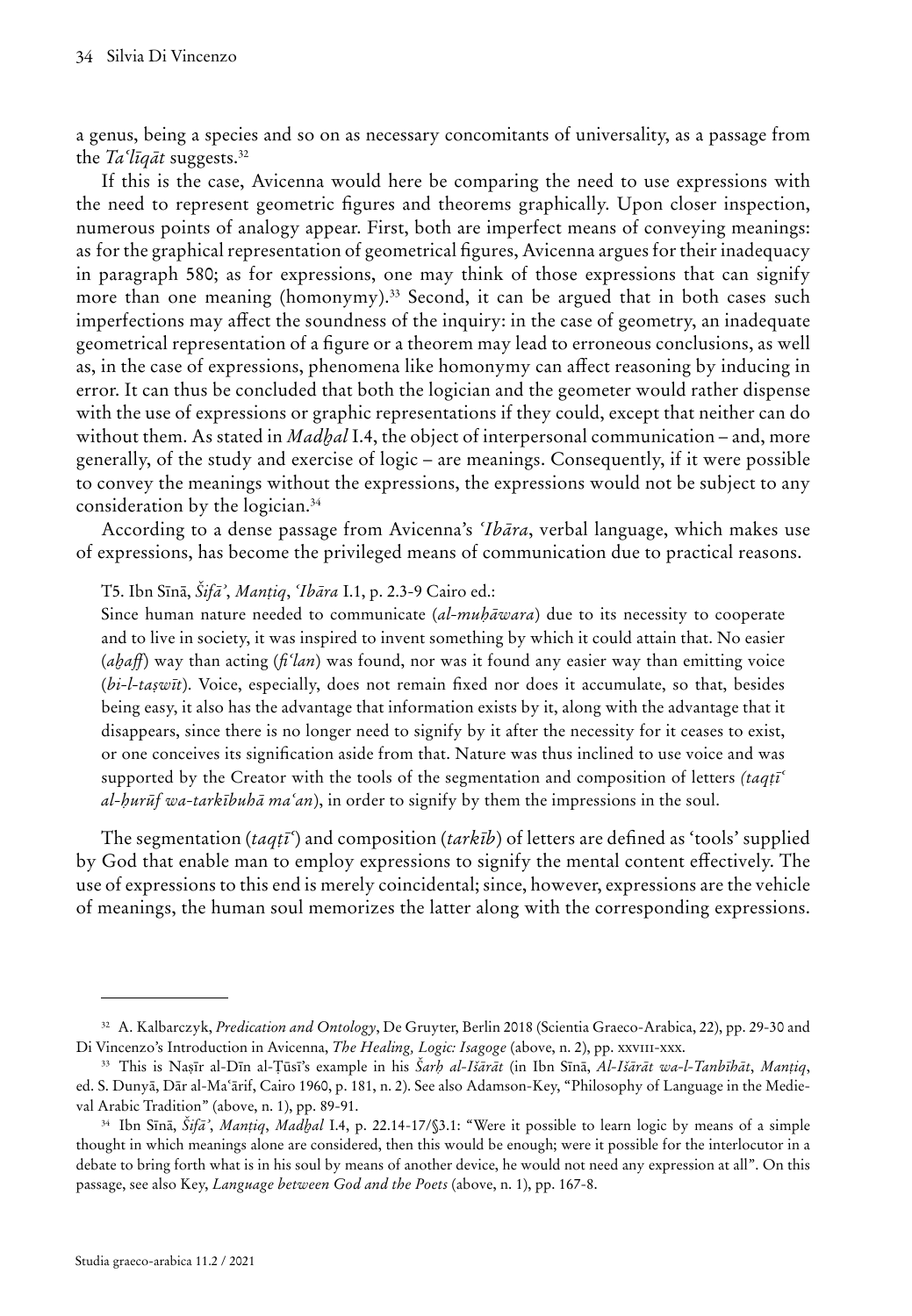Nevertheless, this is not the only possibility that the human soul has to retain meanings: as evidenced by T6 below, there exist ways to signify meanings without recurring to the expressions.

T6. Ibn Sīnā, *Šifāʾ*, *Manṭiq*, *ʿIbāra* I.1, p. 4.11-14 Cairo ed.:

As for writing (*al-kitāba*), it may be possible for it to signify the impressions [on the soul] without the mediation of expressions (*bi-lā tawassuṭ al-alfā*ẓ), in such a way that for each impression in the soul a determinate writing is assigned – for instance, a writing for 'motion', another for 'rest', another for 'sky', another for 'earth', and so on for each thing. But if this were the case, man would strive to retain (*yaḥfiẓu*) the significations of what is in the soul by means of expressions (*alfāẓan*), while retaining them by means of images (*nuqūšan*).

Within a system of communication which employs expressions to convey meanings, as well as an alphabetic script to represent those expressions, the written expression signifies the verbal expression which, in turn, signifies the meaning. In this case, then, the written expression signifies a given meaning by mediation of the expression that it reproduces in written form. However, there is also the possibility that writing directly signifies a given meaning, without reproducing the expression associated with it in all its letters and syllables. This is the case, for instance, with ideographic writing. In this case, the process of memorizing meanings in the soul is different, as meanings are not associated with the corresponding expressions, but rather with images (*nuqūš*).

To sum up, Avicenna overturned the predominant traditional view, reducing the inquiry into expressions to an instrumental, albeit necessary, inquiry of the discipline. Since expressions are not the only possible way to express mental contents, the only universal element is the meaning, and logic should be primarily concerned with it. Clearly, shifting the focus from expressions to meanings allows Avicenna to theorize the subject matter of logic as a universal subject, which can be investigated in the most diverse linguistic and cultural contexts, regardless of the system in which the meanings are expressed or recorded in written form.

#### *3. Avicenna's letter in context*

#### *3.1. The manuscript tradition*

The author and exact context of the question recapitulated in *Mubāḥaṯāt* 579 are hard to figure out based solely on the testimony of the manuscript tradition of the *Mubāḥaṯāt*. Reisman had identified different recensions of the collection of heterogeneous texts that form the *Mubāḥaṯāt*, each transmitting different selections of questions and answers. *Mubāḥaṯāt* 579-585 is part of a core of texts – that Reisman named  $MVIc<sup>35</sup>$  – transmitted in both the so-called 'earlier intact recension' and the 'later recension' of the work identified by Reisman.

In more detail, in Reisman's 'earlier intact recension' the question is introduced by  $\sim$  (which stands for *suʾāl*, "question") and Avicenna's reply is introduced by ج) standing for *ǧawāb*, "answer"), as in MS Princeton, *Yahuda* 308 (see figure 1).<sup>36</sup>

<sup>35</sup> See Reisman, *The Making of the Avicennan Tradition* (above, n. 8), p. 16.

<sup>36</sup> This manuscript is presumably the model from which at least five other manuscript witnesses of the earlier intact recension were copied: see Reisman, *The Making of the Avicennan Tradition* (above, n. 8), pp. 67-71. The manuscript is digitized and available online at http://pudl.princeton.edu/objects/b5644r59r (acccessed on May 30, 2021).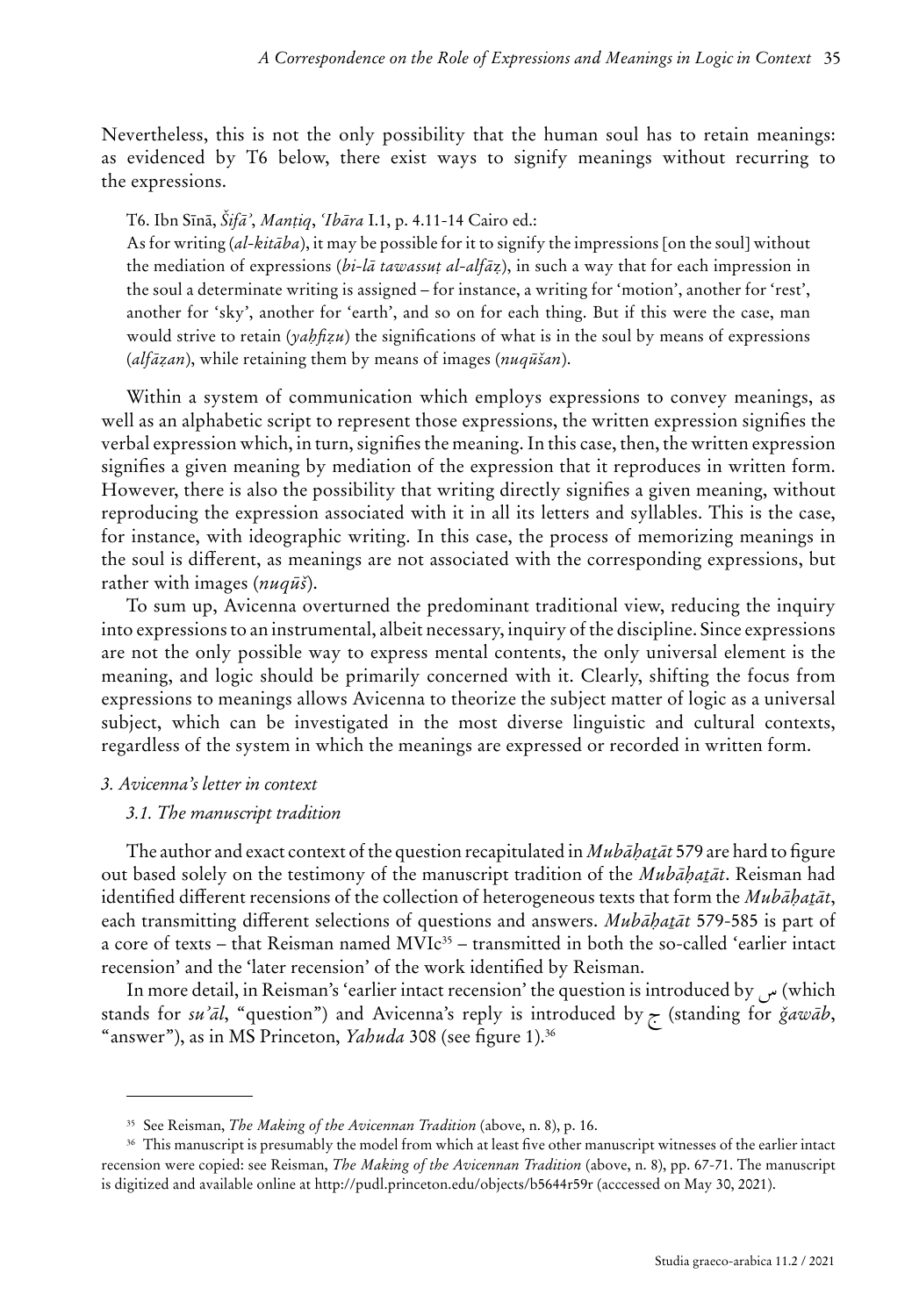Fig. 1. MS Princeton, *Yahuda* 308, f. 51r (detail).

In Reisman's 'later recension' – represented here by MSS İstanbul, Köprülü Kütüphanesi, *Fazıl Ahmet Paşa* 869 (figure 2) and İstanbul, Nuruosmaniye Kütüphanesi 4894 (figure 3) – one finds the question introduced, once again, by  $\omega$  and the answer introduced by  $\tau$ , along with an additional mark ط, which stands for *bi-ḫaṭṭihi*, "in his handwriting".

ي 14 العم الصادر عن حلي اوجه لانفاق وطائعا عندة يع المظهر والعد عج امورا  $513$ 

Fig. 2. MS İstanbul, Köprülü Kütüphanesi, *Fazıl Ahmet Paşa* 869, f. 254r (detail).



Fig. 3. MS İstanbul, Nuruosmaniye Kütüphanesi 4894, f. 103r (detail).

The manuscript witnesses of the later recension open with a scribal note that is meant to explain the conventional signs employed throughout the codices:

T7. Scribal note in the later recension:

The *sīns* in the margin are an abbreviation for *suʾāl* [question], the *ǧīms* are an abbreviation for *ǧawāb* [response]. The letter *ṭāʾ* with *sīn* is an abbreviation for those questions whose originals were found on pieces of paper either in the hand of Bahmanyār or in the hand of Ibn Zayla. Similarly, *ṭāʾ* with *ǧīm* is an abbreviation for those responses found under [the questions] in the hand of al-Šayḫ al-Raʾīs Abū ʿAlī. In those cases that have no [abbreviation] the draft copy was not to be had, so they are lacking in any sign that the source was found in the hand of one of the two questioners mentioned – so too [in the cases of] the response in the hand of the one questioned.<sup>37</sup>

<sup>37</sup> Transcription of the Arabic text and translation in Reisman, *The Making of the Avicennan Tradition* (above, n. 8), p. 29.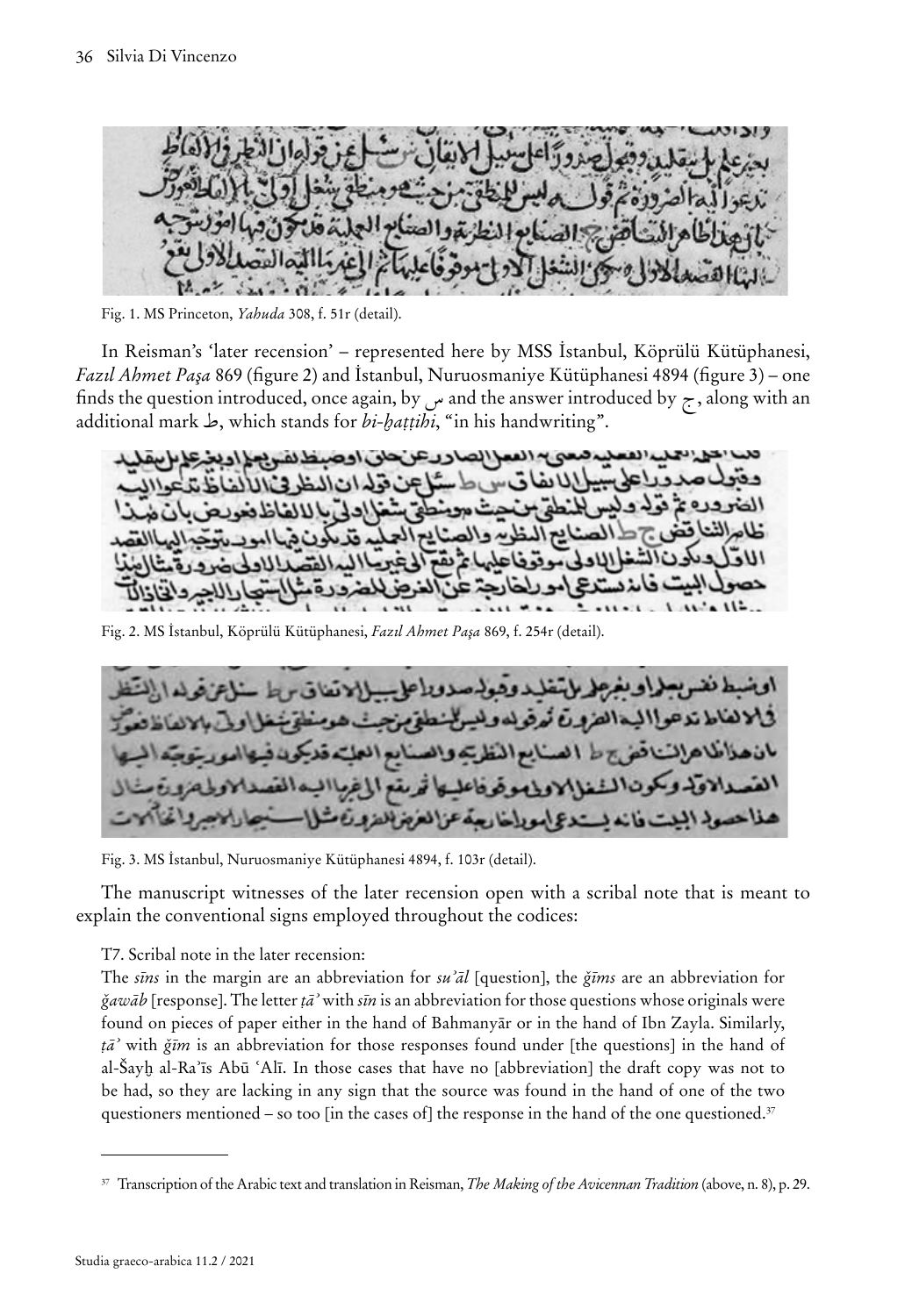We therefore learn from the manuscripts of the later recension that the question in *Mubāḥaṯāt* 579 (T3) must have been transcribed from a copy written by either Bahmanyār or Ibn Zayla, while the answer must have been derived from a copy written by Avicenna himself. Despite the note in T7, however, I will argue in the next paragraph that there is evidence that *Mubāḥaṯāt* 579 may actually be a recapitulation of the question Avicenna was originally asked rather than a faithful transcription of the original text of the question.

#### *3.2 A rediscovered correspondence on the* Išārāt*?*

The question briefly recapitulated in *Mubāḥaṯāt* 579 (T3) suggests that Avicenna was asked about an inconsistency existing between two statements in *Madḫal* I.4, one claiming that necessity summons us to the study of expressions and the other claiming that the logician is not primarily concerned with the study of expressions. Avicenna himself, in a passage of his answer, warns the questioner against considering the two statements as contradictory (*Mubāḥaṯāt* 584, p. 194.5-6). Considering these elements, *Mubāḥaṯāt* 580-585 may legitimately appear to be the answer to a question specifically concerning *Madḫal* I.4, p. 22.13-14/§3.1 and confined to the exegesis of that passage. It should be observed, however, that Avicenna refers to the *Šifāʾ* in his response once by "that book" (in *Mubāḥaṯāt* 583, p. 193.19: *ḏālika l-kitāb*) and once by "the book in which I wrote extensively" (*Mubāḥaṯāt* 585, p. 194.14-15: *al-kitāb allaḏī ḫaṭṭaytu fīhi maṣrūfan*). If the passage from the *Madḫal* is the only one in question in the correspondence, these references sound a bit odd, as they appear to refer to the *Šifāʾ* as a second work, other than the one that is taken into account.

I would suggest that *Mubāḥaṯāt* 579 is actually an *a posteriori* recapitulation of the question that Avicenna was originally asked. Such a recapitulation may have been inferred from the content of Avicenna's answer (notably, *Mubāḥaṯāt* 584), being not, therefore, an accurate report of the original question. If so, *Mubāḥaṯāt* 579 may in fact be misleading in presenting *Madḫal* I.4 as the central node around which the epistolary exchange between Avicenna and the anonymous student develops.

In what follows, I will argue that a passage of Faḫr al-Dīn al-Rāzī's *Šarḥ al-Išārāt wa-l-Tanbīhāt*<sup>38</sup> may quote from this correspondence, thus providing us with new elements to reconstruct the actual context of Avicenna's answer.

When commenting on *Išārāt*, pp. 180.6-181.4<sup>39</sup> – where Avicenna claims that it is necessary, for the logician, to consider also the expressions, regardless of the language – Faḫr al-Dīn al-Rāzī reports that someone (*wāḥid*) wrote to Avicenna asking him about the contradiction between this statement in the *Išārāt* and what Avicenna claimed in another book (*fī sāʾir al-kutub*), concerning the fact that the logician is not primarily concerned with the study of expressions (almost literally quoting from *Madḫal* I.4). The question quoted by Faḫr al-Dīn al-Rāzī directly addresses Avicenna in the second person singular *(innaka ḏakarta*, "you mentioned"); it is very likely to be a literal quotation of the anonymous disciple's question, of which there is no trace left in the *Mubāḥaṯāt*.

<sup>38</sup> The text is quoted from: Faḫr al-Dīn al-Rāzī, *Šarḥ al-Išārāt*, ed. ʿA.R. Najafzāde, Anjuman-e āṯār va mafāḫir-e farhangī, Tehran 2005.

<sup>39</sup> The passage is quoted from *Al-Išārāt wa-l-Tanbīhāt*, *Manṭiq*, ed. Dunyā (above, n. 33).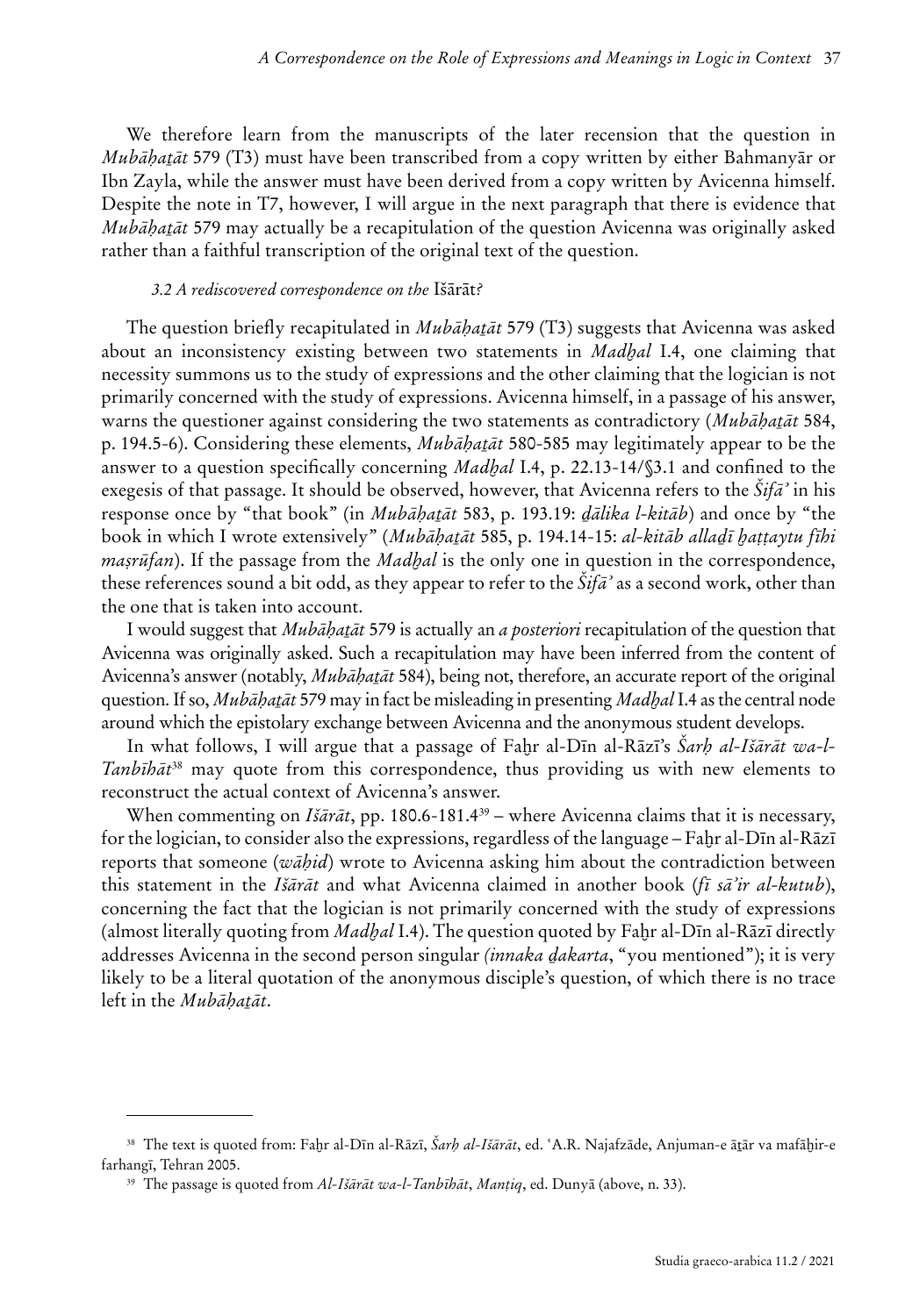| Mubāhatāt 579-582, pp. 193-194 Bīdārfar                                                                                                                                                                                                                                                                                                                                                                                             | Fahr al-Dīn al-Rāzī, ŠIȚ, p. 22.2-7 Najafzāde                                                                                                                                                                                                                    |  |
|-------------------------------------------------------------------------------------------------------------------------------------------------------------------------------------------------------------------------------------------------------------------------------------------------------------------------------------------------------------------------------------------------------------------------------------|------------------------------------------------------------------------------------------------------------------------------------------------------------------------------------------------------------------------------------------------------------------|--|
| [٥٧٩ ]سئل عن قوله إن النظر في الألفاظ تدعو إليه<br>الضرورة ثم قوله وليس للمنطقي من حيث هو منطقي<br>شغل أولىي بالألفاظ فعروض بأن هذا ظاهر التناقض.                                                                                                                                                                                                                                                                                   | وكتب إليه واحد فقال : « إنك ذكرت في سائر الكتب<br>أن المنطقي من حيث هو منطقي ليس له شغل أولي<br>بالألفاظ وذلك مناقض للكلام المدكور ههنا »                                                                                                                        |  |
| [ ٥٨٠ ]الصنائع النظرية والصنائع العملية قد يكون<br>فيها أمور يتوجَّه إليها القصد الأول ويكون الشغل<br>الأولى موقوفا عليها ثم يقع إلى غير ما إليه القصد<br>الأولى ضرورة مثال هذا حصول البيت فإن يستدعي<br>أمورا خارجة عن الغرض للضرورة مثل استئجار الأجير<br>واتخاذ آلات []                                                                                                                                                          | فأجاب أنه يجوز أن يكون البحث عن الألفاظ واجبا<br>على المنطقي لكن لا بالقصد الأول فإن الألفاظ إذا<br>كانت جارية مجرى الأدوات والآلات كان الاشتغال<br>بها واجبا ولكن لا يكون ذلك مقصودا بالقصد الأول .                                                             |  |
| [0٨٢ ]وأما الإغفال فإذا شاء شافهته به وذلك لأنه<br>ليس إذا كان شيئا ضروريا في صناعة وجب أن يكون<br>كل ضرورة في الصناعة ذلك الشيء بل يجوز أن<br>يكون المقصود في الصناعة معنى أعم من ذلك الشيء<br>ومن غيره ويكونَّ هو المقصود الأولى .                                                                                                                                                                                                |                                                                                                                                                                                                                                                                  |  |
| [579] Question on his statement that necessity<br>summons to the inquiry into the expressions, then on<br>his statement: «The logician, insofar as he is a logician,<br>is not primarily concerned with expressions», and in contradiction with what is mentioned here».<br>display that this is an evident contradiction.                                                                                                          | Someone wrote to him saying: «You mentioned in<br>another book that the logician, insofar as he is a logician,<br>is not primarily concerned with expressions, <sup>40</sup> but this is                                                                         |  |
| [580] In theoretical and practical disciplines there can<br>be things that are dealt with primarily, so that, out of<br>necessity, one is primarily concerned with them and<br>only afterwards with that which falls out of the primary<br>object. An example is the realization of a house, since<br>it necessarily requires things that fall out of the main<br>purpose, such as hiring a workman and acquiring the<br>tools $[]$ | He answered that the inquiry into expressions can be<br>necessary for the logician, but not primarily. Since the<br>expressions are like instruments and tools, it is necessary<br>to deal with them, but that is not the primary object [of<br>the discipline]. |  |
| [582] As to the negligence, I will talk about it, if one<br>wishes. It consists in that, if something is necessary<br>in a discipline, it is not also necessary that everything<br>necessary in the discipline coincides with that thing;<br>on the contrary, the object in a discipline can be a more<br>general notion [including] that thing and something else,<br>and [that notion] is the primary object [of the discipline]. |                                                                                                                                                                                                                                                                  |  |

| T8. Fahr al-Dīn al-Rāzī's quote from the Mubāhatāt |  |  |
|----------------------------------------------------|--|--|
|----------------------------------------------------|--|--|

<sup>40</sup> See *Madḫal* I.4, p. 22.13-14/§3.1.